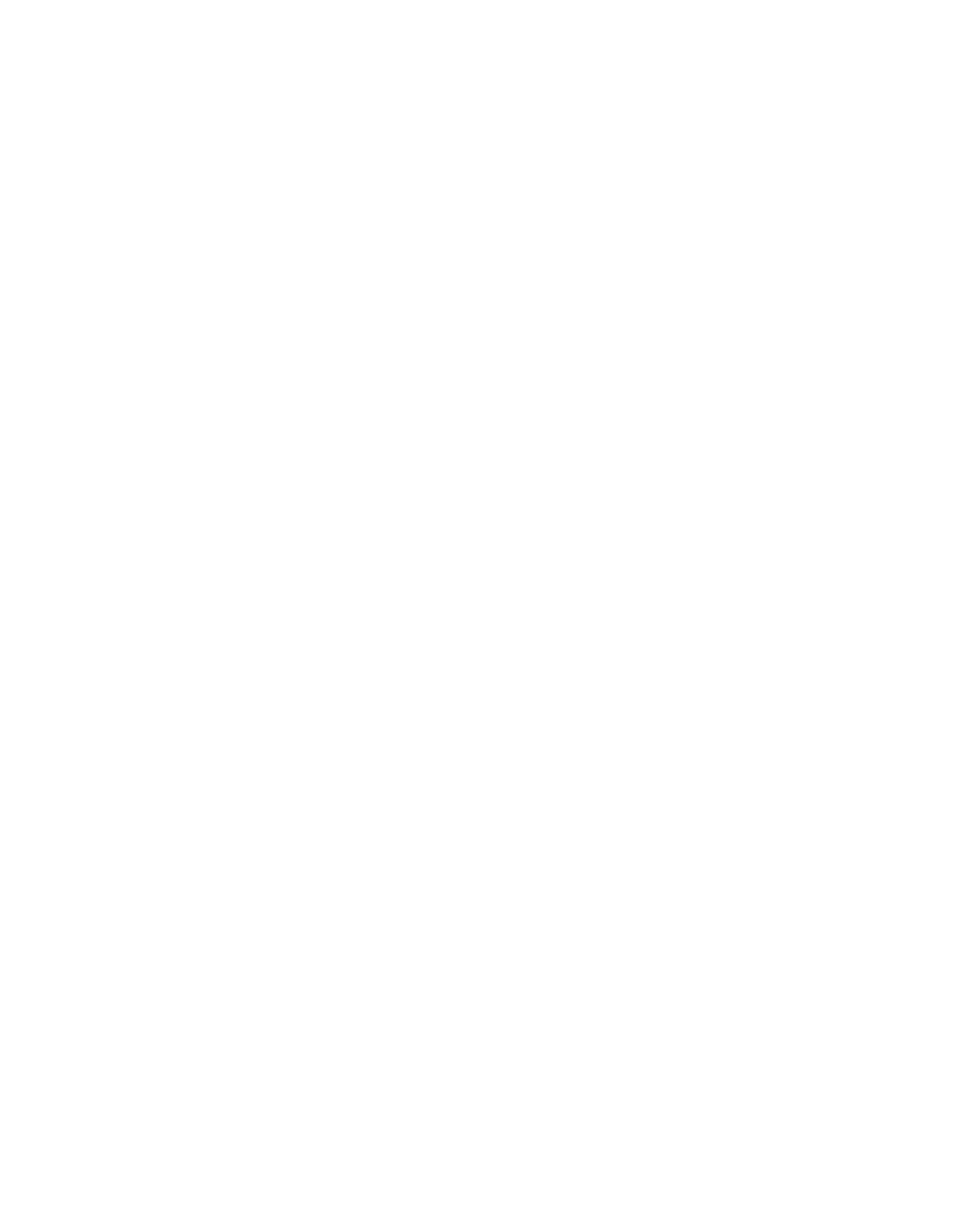and consolidation of disparate community groups. It is when communities come together that things happen.<sup>as</sup>

As a result of coordination and consolidation in 1991, the gay, lesbian, bisexual, and transgender community in Tompkins County has a greater chance of political success in the *f*uture. A coalition was developed that brought together radical groups such as Act Up and Queer Nation, with religious organizations seeking to show an alternative Christian approach of inclusion. The Ithaca Lesbian, Gay and Bisexual Task Force supported the complainants in the Ithaca College resident director case with "legal counsel, research, background information, political resources and people power,"**58** and continues to support the community by publishing a newsletter, by organizing events, and by simply being visible.

Despite Ithaca's relatively small size, it is well marked on the gay, lesbian, bisexual, and transgender political landscape. Ithaca has two members on the board of representatives for the Empire State Pride Agenda (ESPA),ano a statewide lesbian and gay political organization. Ithaca also has one of only three field organizers f*o*r ESPA outside of the New York City metro area. People choose to live in Ithaca and Tompkins County today because of the existence of this law and because of what it says about this community.**<sup>60</sup>**

Furthermore, the message sent by the 1991 campaign to pass Local Law 6 will likely stay with the community at large. The sensitization of Tompkins County Board members and voters to the harms of\_discrimination and the fear that keeps gay, lesbian, bisexual, and transgender people in the closet has diluted stereotypes and has encouraged the development of tolerance and acceptance.

## G. GRASS ROOTS ORGANIZING BUILDING TOWARD STATE LAWS

An additional benefit of organization at the local level is that it provides a platform f*o*r agenda lobbying at the state level. When the Empire State Pride Agenda wants to lobby the state legislators about passing

**58** Press Release, Robin McColley, Ithaca College Settles Employee Discrimination Case, (Apr. 20, 1994) (on file with Cornell Journal of Law and Public Policy). nts Empire State Pride Agenda Board of Directors, *at* http://www.prideagenda.org/pride/

board.html (last visited Dec. 20, 1999); Pride Agenda Staff, *at* http://www.prideagenda.org/ pride/staff.html (last visited Dec. 20, 1999).

**60** Interview with Roey Thorpe, *supra* note 22. Personally, I considered and weighed heavily the local law in my decision to come to Cornell.

a to Feminist Mary Joe Frug believes that this is one of the strengths of Catharine MacKinnon's and Andrea Dworkin's anti-pornography campaigns in the 1980s. MARY JOE FRUG, PosTMODERN LEGAL FEMINISM 145-47 ( 1992). According to Frug, "concentrating so much effort, energy, and expertise, and even money on the ... issue simplified and thereby facilitated ... political organizing .... Political success is predictably correlated with coordinating and consolidating effor*t*s." *Id.* at 149-50.